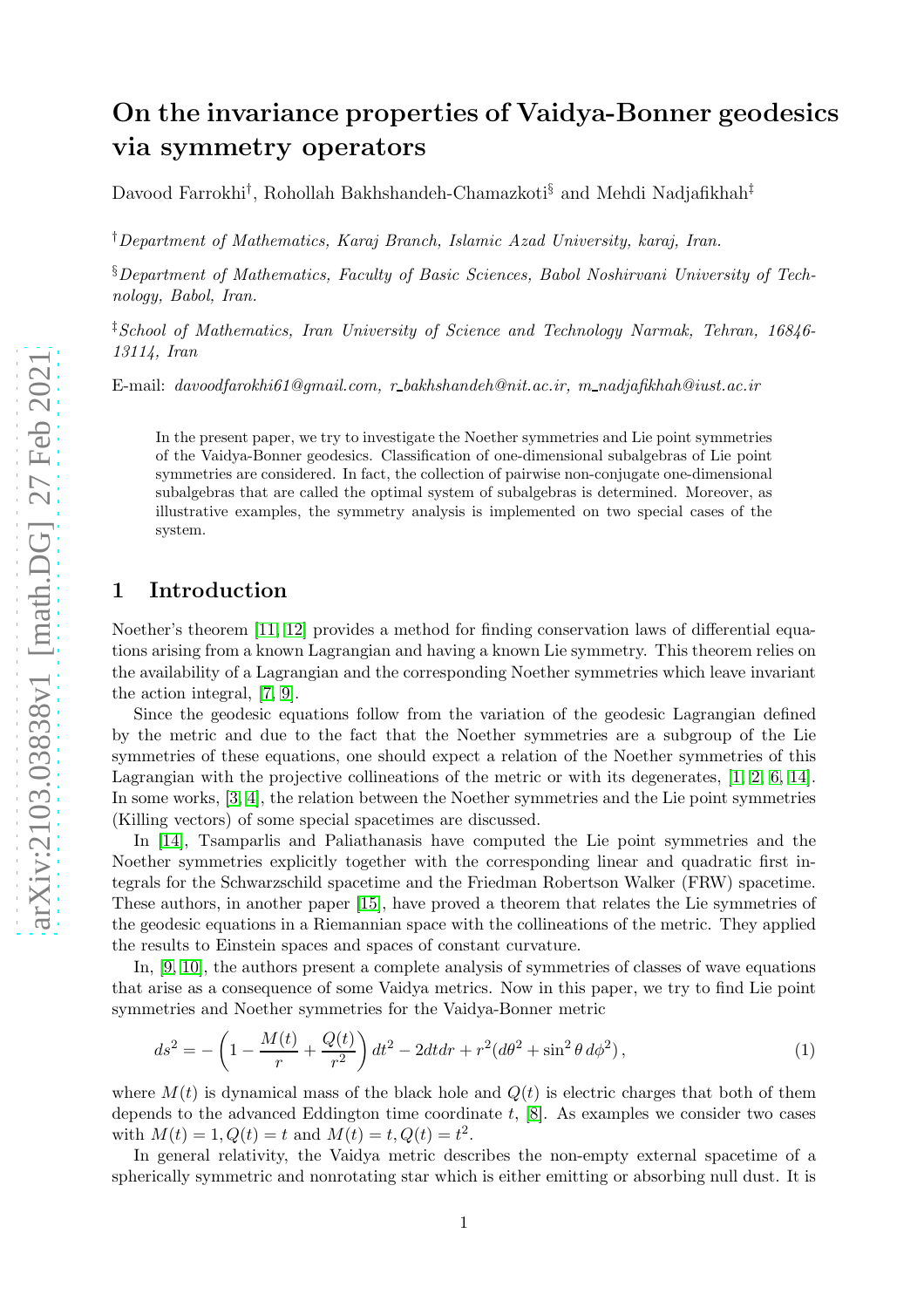named after the Indian physicist Prahalad Chunnilal Vaidya and constitutes the simplest nonstatic generalization of the non-radiative Schwarzschild solution to Einstein's field equation, and therefore is also called the *radiating (shining) Schwarzschild metric*.

## 2 Noether symmetries

Suppose  $(M, g)$  is Riemannian manifold of dimension n. In a local space-time coordinate like that  $\mathbf{x}(s) = (x^1(s), \dots, x^n(s)),$  the geodesic equations form a system of n nonlinear, second order ordinary differential equations

<span id="page-1-0"></span>
$$
\ddot{x}^{i}(t) + \Gamma^{i}_{jk}\dot{x}_{j}(t)\dot{x}_{k}(t) = 0, \qquad i = 1, 2, ..., n,
$$
\n(2)

where  $\Gamma^i_{jk}$  are the Christoffel symbols and "." represents derivative in terms of s. Consider a second order system of m ordinary differential equations  $(2)$  with following form

<span id="page-1-1"></span>
$$
E_i(s, \mathbf{x}(s), \mathbf{x}^{(1)}(s), \mathbf{x}^{(2)}(s)) = 0, \quad i = 1, \dots, n.
$$
\n(3)

Consider a vector field which is defined on a real parameter fibre bundle over the manifold, [\[6\]](#page-7-3),

$$
\mathbf{X} = \overline{\xi}(s, x^{\mu})\partial_s + \overline{\eta}^{\nu}(s, x^{\mu})\partial_{x^{\nu}},\tag{4}
$$

where  $\mu, \nu = 1, 2, 3, 4$ . The first prolongation of the above vector field defined on the real parameter fibre bundle over the tangent bundle to the manifold, is expressed as follows:

$$
\mathbf{X}^{[1]} = \mathbf{X} + \left(\overline{\eta}_{,s}^{\nu} + \overline{\eta}_{,\mu}^{\nu}\dot{x}^{\mu} - \overline{\xi}_{,s}\dot{x}^{\nu} - \overline{\xi}_{,s}\dot{x}^{\mu}\dot{x}^{\nu}\right)\partial_{\dot{x}^{\nu}},\tag{5}
$$

then X is a *Noether point symmetry* of the Lagrangian, [\[6\]](#page-7-3),

$$
\mathcal{L}(s, x^{\mu}, \dot{x}^{\mu}) = g_{\mu\nu}(x^{\sigma}) \dot{x}^{\mu} \dot{x}^{\nu},\tag{6}
$$

if there exists a gauge function,  $A(s, x^{\mu})$ , such that

<span id="page-1-3"></span>
$$
\mathbf{X}^{[1]}\mathcal{L} + (D_s \xi)\mathcal{L} = D_s A,\tag{7}
$$

where

$$
D_s = \partial_s + \dot{x}^\mu \partial_{x^\mu}.\tag{8}
$$

Since the corresponding Euler-Lagrange equations (geodesic equations) are second order ordinary differential equations, one generally takes first order Lagrangian. Particularly, we take  $\mathcal{L}(s, x_i, \dot{x}_i)$ , where "dots" denotes differentiation in terms of s, which results a set of second ODEs

$$
\ddot{x}^{\mu} = g(s, x^{\mu}, \dot{x}^{\mu}).\tag{9}
$$

## 3 Lie point symmetries

Consider a second order system of m ordinary differential equations  $(3)$  as geodesic equations of our given Riemannian metric g. We consider a one-parameter Lie group of transformations acting on  $(s, \mathbf{x})$ -space with following forms

<span id="page-1-2"></span>
$$
\bar{s} = s + \epsilon \xi(s, \mathbf{x}(s)) + O(\epsilon^2), \qquad \bar{x}^{\alpha}(s) = x^{\alpha}(s) + \epsilon \eta^{\alpha}(s, \mathbf{x}(s)) + O(\epsilon^2), \tag{10}
$$

where  $\alpha = 1, \ldots, n$ . The infinitesimal generator **X** associated with the group of transformations [\(10\)](#page-1-2) are

<span id="page-1-4"></span>
$$
\mathbf{X} = \xi(s, \mathbf{x})\partial_s + \eta^\alpha(s, \mathbf{x})\partial_{x^\alpha},\tag{11}
$$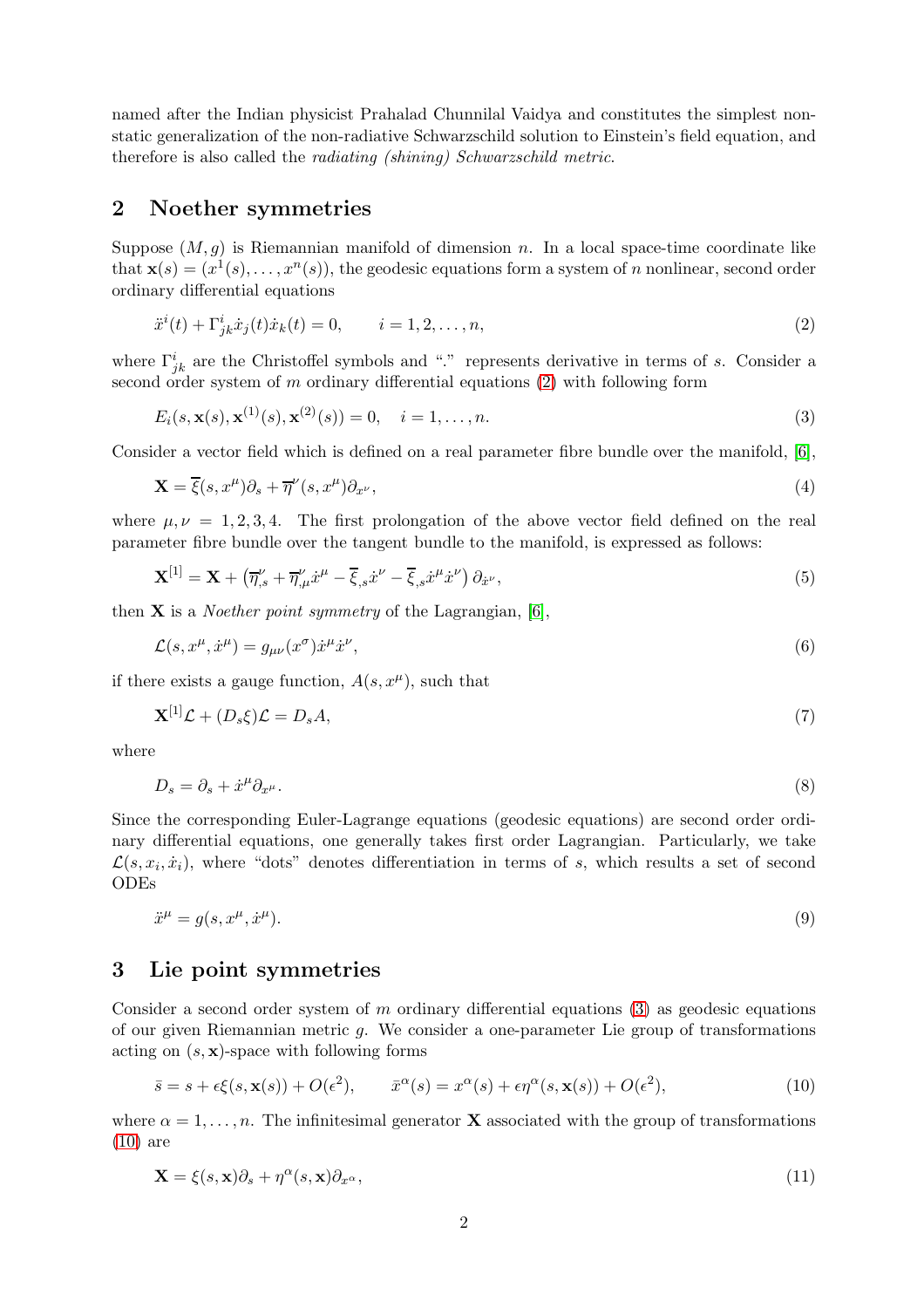the second order prolongation of  $X$  is given by

$$
\mathbf{X}^{[2]} = \mathbf{X} + \eta_{(1)}^{\alpha}(s, \mathbf{x}, \mathbf{x}^{(1)}) \partial_{x_{,(1)}^{\alpha}} + \eta_{(2)}^{\alpha}(s, \mathbf{x}, \dots, \mathbf{x}^{(2)}) \partial_{x_{,(2)}^{\alpha}},
$$
(12)

in which the prolongation coefficients are

$$
\eta_{,(1)}^{\alpha} = D\eta_{,(0)}^{\alpha} - x_{,(1)}^{\alpha}D\xi, \qquad \eta_{,(2)}^{\alpha} = D\eta_{,(1)}^{\alpha} - x_{,(2)}^{\alpha}D\xi
$$
\n(13)

where  $\eta_{(0)}^{\alpha} = \eta^{\alpha}(s, \mathbf{x})$  and D is the total derivative operator.

The invariance of the system [\(3\)](#page-1-1) under the one–parameter Lie group of transformations [\(10\)](#page-1-2) leads to the invariance criterions. So  $X$  is a point symmetry generator of [\(3\)](#page-1-1) if and only if

<span id="page-2-0"></span>
$$
\mathbf{X}^{[2]} E_i \big|_{E_i = 0} = 0. \tag{14}
$$

Using [\(14\)](#page-2-0) we find a system of partial differential equations that is called the *determining equations*. By solving the determining PDEs, the symmetry operators of the considered geodesics will be found.

## 4 Symmetry computation of Vaidya-Bonner geodesics in general form

Theorem 1. *The Lie algebra of Noether symmetries associated to Vaidya-Bonner metric [\(1\)](#page-0-0) for the arbitrary functions*  $M(t)$  *and*  $Q(t)$  *is generated by following infinitesimals:* 

$$
\mathbf{X}_1 = \partial_s, \qquad \mathbf{X}_2 = \partial_t, \qquad X_3 = \partial_\varphi \qquad \mathbf{X}_4 = -\cos\varphi \; \partial_\theta + \sin\varphi \cot\theta \; \partial_\varphi,
$$
  

$$
\mathbf{X}_5 = \sin\varphi \; \partial_\theta + \cos\varphi \csc\theta \; \partial_\varphi.
$$
 (15)

*Proof.* Associated Lagrangian of the [\(1\)](#page-0-0) metric for arbitrary functions  $M(u)$  and  $Q(u)$  is

<span id="page-2-1"></span>
$$
\mathcal{L} = -\left(1 - \frac{M(t)}{r} + \frac{Q(t)}{r^2}\right)\dot{t}^2 - 2\dot{t}\dot{r} + r^2(\dot{\theta}^2 + \sin^2\theta\,\dot{\phi}^2),\tag{16}
$$

where the "dot" represents derivative in terms of  $s$ . Suppose that the vector field

<span id="page-2-4"></span><span id="page-2-3"></span> $\mathbf{X} = \xi \partial_s + \eta^1 \partial_t + \eta^2 \partial_r + \eta^3 \partial_\theta + \eta^4 \partial_\varphi,$ 

is the Noether symmetry operator of [\(16\)](#page-2-1). Assuming  $A = 0$  in [\(7\)](#page-1-3) formula, we have

<span id="page-2-2"></span>
$$
\mathbf{X}^{[1]}\mathcal{L} + (D_s \xi)\mathcal{L} = 0,\tag{17}
$$

where

$$
D = \partial_s + \dot{t} \partial_t + \dot{r} \partial_r + \dot{\theta} \partial_\theta + \dot{\varphi} \partial_\varphi.
$$
\n(18)

The equation [\(17\)](#page-2-2) leads to some differential equations that their solutions are the Noether symmetries  $(15)$ .  $\Box$ 

Theorem 2. *Lie algebra of point symmetries associated to Vaidya-Bonner metric* [\(1\)](#page-0-0)*, for arbitrary functions*  $M(u)$  *and*  $Q(u)$  *is generated by:* 

$$
\mathbf{X}_1 = \partial_s, \quad \mathbf{X}_2 = \partial_t, \quad \mathbf{X}_3 = \partial_\varphi, \quad \mathbf{X}_4 = \cot(\theta)\sin(\varphi)\partial_\varphi - \cos(\varphi)\partial_\theta, \n\mathbf{X}_5 = \cot(\theta)\cos(\varphi)\partial_\varphi + \sin(\varphi)\partial_\theta.
$$
\n(19)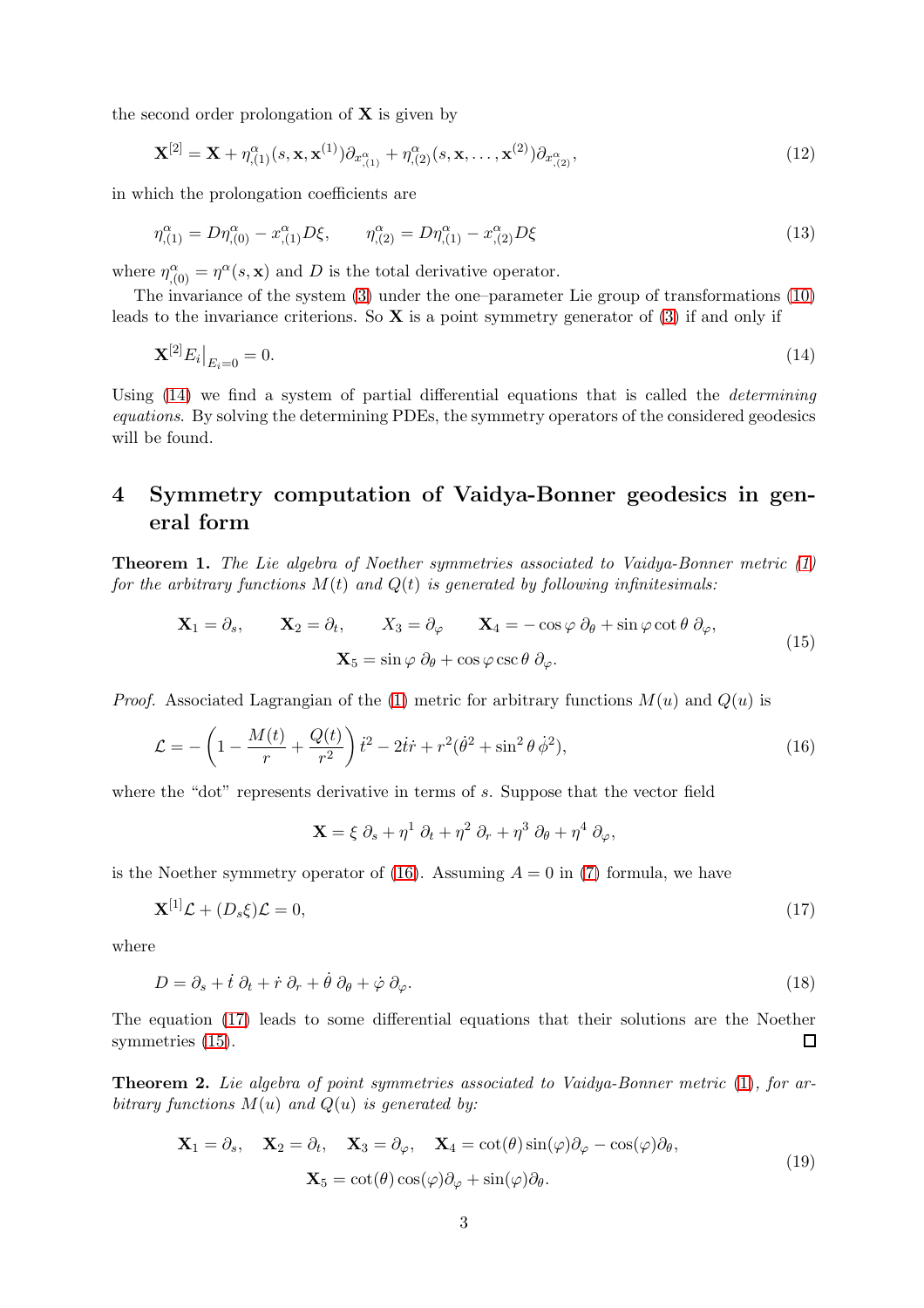*Proof.* The Euler-Lagrange geodesic equations associated with the Lagrangian [\(16\)](#page-2-1) are

<span id="page-3-0"></span>
$$
\begin{cases}\nE_1: 3\ddot{t} + \frac{2Q(t)-rM(t)}{4r^3}\dot{t}^2 + \frac{r\sin^2\theta}{2}\dot{\phi}^2 + \frac{r}{2}\ddot{\theta}^2 = 0, \\
E_2: 5\ddot{r} + \frac{-2(rM'(t)+4Q'(t))(rM(t)-2Q(t))(rM(t)-r^2-Q(t))}{8r^5}\dot{t}^2 \\
+ \frac{rM(t)-2Q(t)}{4r^3}\dot{t}\dot{r} + \frac{M(t)-r^2-Q(t)}{4r}\dot{\theta}^2 + \frac{(M(t)r-r^2-Q(t))(sin^2\theta)}{4r}\ddot{\phi}^2 = 0, \\
E_3: 3\ddot{\theta} + \frac{2}{r}\dot{r}\dot{\theta} - \sin(\theta)\cos(\theta)\dot{\phi}^2 = 0, \\
E_4: 4\ddot{\phi} + \frac{1}{r}\dot{r}\dot{\phi} + 2\cot(\theta)\dot{\theta}\dot{\phi} = 0\n\end{cases}
$$
\n(20)

where the  $M'(t), Q'(t)$  represents derivative in terms of t. Now the second prolongation of the operator  $X$  is computed.  $X$ . Applying the invariance criteria [\(14\)](#page-2-0) on equations [\(20\)](#page-3-0) we have some determining equations. By inserting  $(11)$  to invariance condition  $(14)$  and then comparing of the powers  $\dot{t}, \dot{r}, \dot{\theta}, \dot{\phi}$ , we obtain complete set of determining equations. By solving this system of PDEs we find that

$$
\xi = c_1,
$$
  $\eta^1 = c_2,$   $\eta^2 = 0, \eta^3 = -c_4 \cos(\varphi) + c_5 \sin(\varphi),$   
\n $\eta^4 = c_3 + \cot(\theta)(c_4 \sin(\varphi) + c_5 \cos(\varphi)).$ 

### 5 Algebraic structure of the operators [\(19\)](#page-2-4)

The algebra  $\mathfrak{g} = \langle \mathbf{X}_1, \mathbf{X}_2, \cdots, \mathbf{X}_5 \rangle$  is non-solvable because we have  $\mathfrak{g}^{(1)} = [\mathfrak{g}, \mathfrak{g}] = \langle \mathbf{X}_2, \mathbf{X}_3, \mathbf{X}_4 \rangle$ and we have the following chain of ideals  $\mathfrak{g} \supset \mathfrak{g}^{(1)} \supset \mathfrak{g}^{(2)} \dots \neq 0$  which shows that  $\mathfrak{g}$  is nonsalvable . Also g is not semi–simple, because its Killing form

$$
k = \begin{bmatrix} 0 & 0 & 0 & 0 & 0 \\ 0 & 0 & 0 & 0 & 0 \\ 0 & 0 & -2 & 0 & 0 \\ 0 & 0 & 0 & -2 & 0 \\ 0 & 0 & 0 & 0 & -2 \end{bmatrix}
$$

is degenerate. g has a Levi–decomposition of the form  $g = r \oplus_b b$  where  $r = \langle X_1, X_2 \rangle$  is the radical of  $\mathfrak{g}$  and  $\mathfrak{h} = \langle \mathbf{X}_3, \mathbf{X}_4, \mathbf{X}_5 \rangle$  is a semi–simple and non–solvable subalgebra of  $\mathfrak{g}$ .

#### 5.1 Classification of subalgebras

Let G be a Lie group with Lie algebra  $\mathfrak{g}$ . There is an inner automorphism  $\tau_a \longrightarrow \tau \tau_a \tau^{-1}$  of the group G for every arbitrary element  $\tau \in G$ . Every automorphism of the group G induces an automorphism of g. The set of all these automorphism forms a Lie group called *the adjoint group*  $G^A$ . For arbitrary infinitesimal generators **X** and **Y** in g, the linear mapping Ad  $\mathbf{X}(\mathbf{Y})$ :  $Y \longrightarrow [X, Y]$  is an automorphism of g, called *the inner derivation of* g. The set of all these inner derivations equipped by the Lie bracket  $[AdX, AdY] = Ad[X, Y]$  is a Lie algebra  $\mathfrak{g}^A$ called the *adjoint algebra of* g. Two subalgebras in g are *conjugate* if there is a transformation of  $G<sup>A</sup>$  which takes one subalgebra into the other. The collection of pairwise non-conjugate pdimensional subalgebras is called the *optimal system* of subalgebras of order p which is introduced by Ovsiannikov [\[13\]](#page-8-6). Actually solving the optimal system problem is to determine the conjugacy inequivalent subalgebras with the property that any other subalgebra is equivalent to a unique member of the list under some element of the adjoint representation i.e.  $\mathfrak{h} \text{Ad}(\tau) \mathfrak{h}$  for some  $\tau$  in a given Lie group.

The adjoint action is given by the Lie series

$$
\operatorname{Ad}(\exp(q\mathbf{X}_i))\mathbf{X}_j = \mathbf{X}_j - q[\mathbf{X}_i, \mathbf{X}_j] + \frac{q^2}{2}[\mathbf{X}_i, [\mathbf{X}_i, \mathbf{X}_j]] - \cdots,
$$
\n(21)

 $\Box$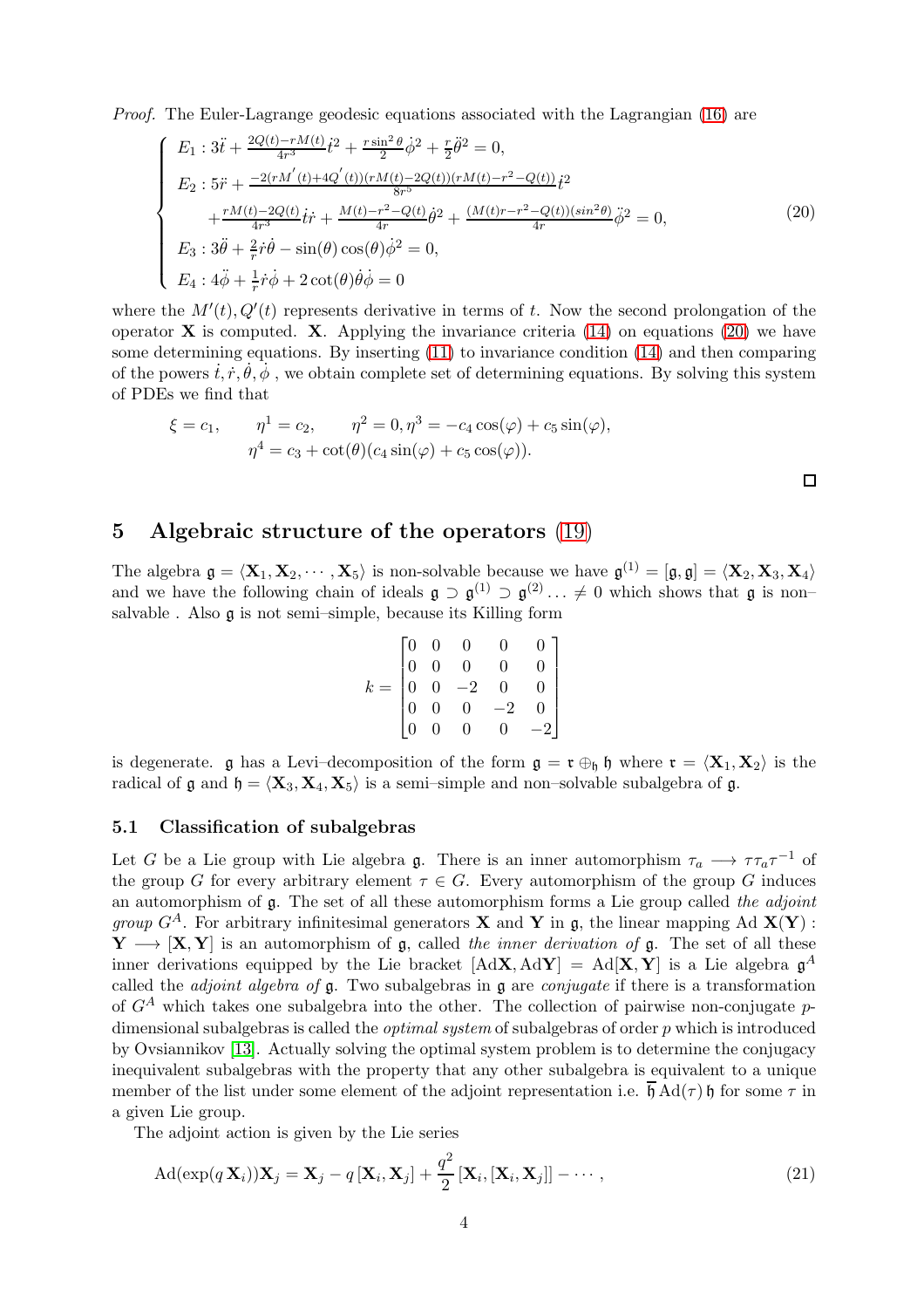where q is a parameter and  $i, j = 1, \dots, n$ . Suppose

<span id="page-4-0"></span>
$$
\mathbf{X} = \sum_{i=1}^{5} a_i \mathbf{X}_i,
$$
\n(22)

is an arbitrary member of the Lie algebra  $g = \langle X_1, \dots, X_5 \rangle$ . Note that the elements of g can be represented by vectors  $(a_1, \ldots, a_5) \in \mathbb{R}^5$  since each of them can be written in the form  $(22)$ for some constants  $a_1, \ldots, a_5$ . Hence, the adjoint action can be regarded as a group of linear transformations of the vectors  $(a_1, \ldots, a_5)$ .

Theorem 3. *An optimal system of one-dimension Lie subalgebras associated to the Lie point symmetries algebra of* [\(19\)](#page-2-4) *is generated by*

1) 
$$
\mathbf{X}_1 + a_2 \mathbf{X}_2 + a_5 \mathbf{X}_5
$$
 2)  $\mathbf{X}_1 + a_2 \mathbf{X}_2 + a_3 \mathbf{X}_3$  3)  $\mathbf{X}_1 + a_2 \mathbf{X}_2 + a_4 \mathbf{X}_4$   
4)  $\mathbf{X}_2 + a_5 \mathbf{X}_5$  5)  $\mathbf{X}_2 + a_3 \mathbf{X}_3$  6)  $\mathbf{X}_2 + a_4 \mathbf{X}_4$  7)  $\mathbf{X}_3$  8)  $\mathbf{X}_4$  9)  $\mathbf{X}_5$  (23)

*Proof.* The function  $F_i^{s_i}: \mathfrak{g} \mapsto \mathfrak{g}$  defined by  $X \mapsto \text{Ad}(\exp(s_i X_i).X)$  is a linear map for  $i =$  $1, \ldots, 5$ . The matrices  $M_i^{s_i}$  of  $F_i^{s_i}$  with respect to basis  $\{X_1, \cdots, X_5\}$  are

$$
M^{s_1}_1=\begin{bmatrix} 1 & 0 & 0 & 0 & 0 \\ 0 & 1 & 0 & 0 & 0 \\ 0 & 0 & 1 & 0 & 0 \\ 0 & 0 & 0 & 1 & 0 \\ 0 & 0 & 0 & 0 & 1 \end{bmatrix} \qquad M^{S_2}_2=\begin{bmatrix} 1 & 0 & 0 & 0 & 0 \\ 0 & 1 & 0 & 0 & 0 \\ 0 & 0 & 1 & 0 & 0 \\ 0 & 0 & 0 & 1 & 0 \\ 0 & 0 & 0 & 0 & 1 \end{bmatrix} \qquad M^{s_3}_3=\begin{bmatrix} 1 & 0 & 0 & 0 & 0 & 0 \\ 0 & 1 & 0 & 0 & 0 & 0 \\ 0 & 0 & 1 & 0 & 0 & 0 \\ 0 & 0 & 0 & \cos(s_3) & -\sin(s_3) \\ 0 & 0 & 0 & \sin(s_3) & \cos(s_3) \end{bmatrix}
$$

$$
M_4^{s_4} = \begin{bmatrix} 1 & 0 & 0 & 0 & 0 \\ 0 & 1 & 0 & 0 & 0 \\ 0 & 0 & \cos(s_4) & 0 & \sin(s_4) \\ 0 & 0 & 0 & 1 & 0 \\ 0 & 0 & -\sin(s_4) & 0 & \cos(s_4) \end{bmatrix} \qquad M_5^{s_5} = \begin{bmatrix} 1 & 0 & 0 & 0 & 0 \\ 0 & 1 & 0 & 0 & 0 \\ 0 & 0 & \cos(s_5) & -\sin(s_5) & 0 \\ 0 & 0 & \sin(s_5) & \cos(s_5) & 0 \\ 0 & 0 & 0 & 0 & 1 \end{bmatrix},
$$

therefore

$$
F_5^{s_5} \circ F_4^{s_4} \circ F_3^{s_3} \circ F_2^{s_2} \circ F_1^{s_1} : \mathbf{X} \mapsto a_1 \mathbf{X}_1 + a_2 \mathbf{X}_2 + [(\cos(s_4) \cos(s_5))a_3 + (\cos(s_5) \sin(s_3) \sin(s_4) + \cos(s_3) \sin(s_5))a_4 + (\sin(s_3) \sin(s_5) - \cos(s_3) \sin(s_4) \cos(s_5))a_5] \mathbf{X}_3 + [(-\sin(s_5) \cos(s_4))a_3 + (\cos(s_3) \cos(s_5) - \sin(s_3) \sin(s_4) \sin(s_5))a_4 + (\cos(s_3) \sin(s_4) \sin(s_5) + \sin(s_3) \cos(s_5))a_5] \mathbf{X}_4 + [(-\sin(s_3) \cos(s_4))a_4 + (\cos(s_3) \cos(s_4))a_5] \mathbf{X}_5.
$$

The one-dimensional optimal system of subalgebras associated to [\(19\)](#page-2-4) is determined as follows. The operator  $X$  is simplified with the following cases:

• If  $a_1 \neq 0$  we have three cases:

1) The coefficients  $\mathbf{X}_3, \mathbf{X}_4$  could be vanished by  $F_3^{s_3}, F_4^{s_4}$  by setting  $s_3 = \arctan(\frac{a_4}{a_5})$  and  $s_4 = -\arctan(\frac{a_3}{a_5})$  respectively. By scaling **X** we can assume that  $a_1 = 1$  so **X** is reduced to case  $(1)$ .

2) The coefficients  $\mathbf{X}_4, \mathbf{X}_5$  could be vanished by  $F_3^{s_3}, F_4^{s_4}$  by setting  $s_3 = \arctan(\frac{a_4}{a_5}), s_4 =$  $\arctan(\frac{a_5}{a_3})$  respectively. By scaling **X** we can assume that  $a_1 = 1$  so **X** is reduced to case (2).

3) The coefficients  $\mathbf{X}_3, \mathbf{X}_5$  could be vanished by  $F_3^{s_3}, F_5^{s_5}$ , by setting  $s_3 = -\arctan(\frac{a_5}{a_4}), s_5 =$  $\arctan(\frac{a_3}{a_4})$  respectively. By scaling **X** we assume that  $a_1 = 1$  so **X** is reduced to case (3).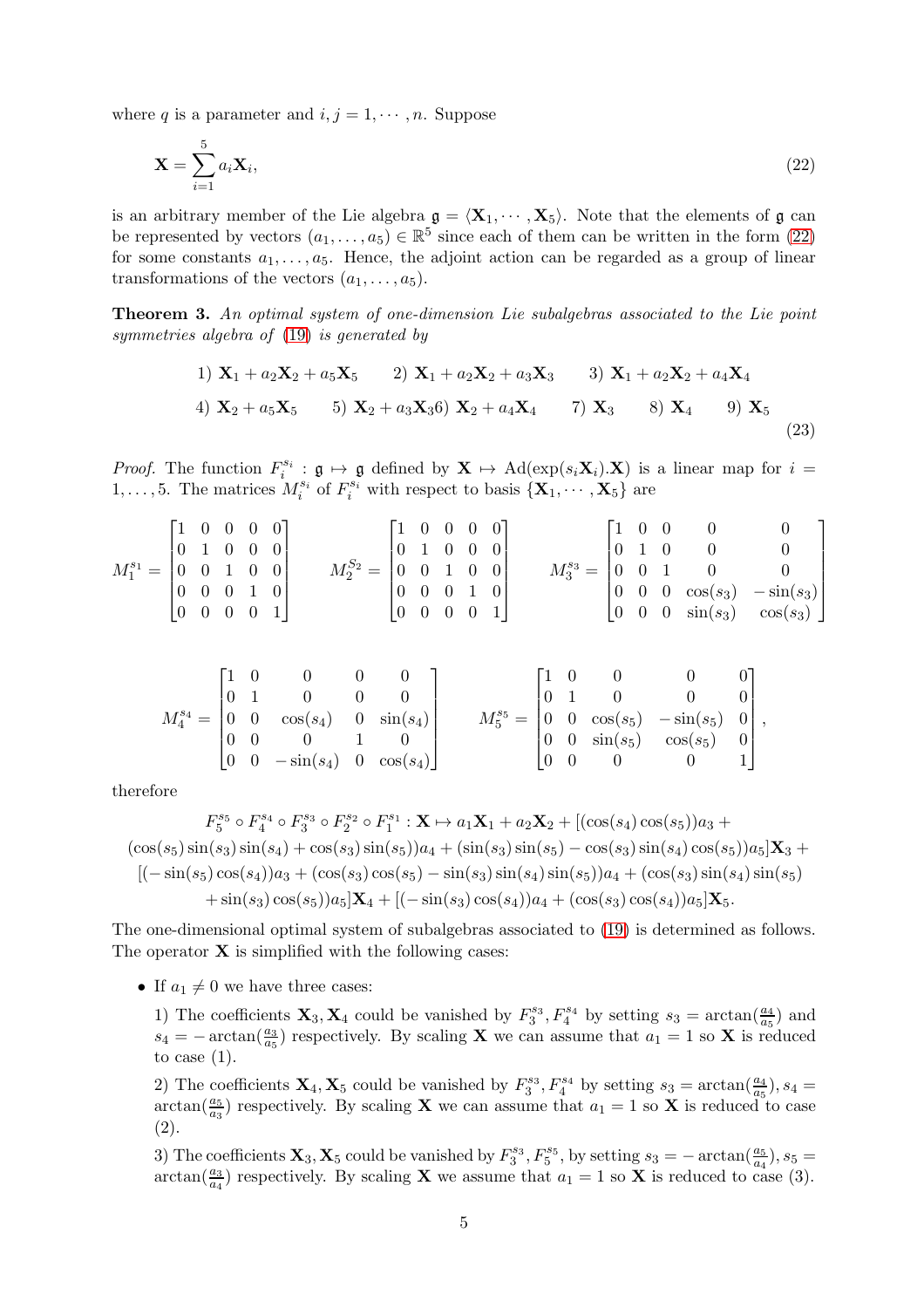• Now If  $a_1 = 0, a_2 \neq 0$ , we have three cases:

1) The coefficients  $\mathbf{X}_3, \mathbf{X}_4$  would be vanished by  $F_3^{s_3}, F_4^{s_4}$  by setting  $s_3 = \arctan(\frac{a_4}{a_5}), s_4 =$  $\arctan(\frac{a_3}{a_5})$  respectively. By scaling **X**, we can put  $a_2 = 1$  and then **X** is reduced to case  $(4).$ 

2) The coefficients  $\mathbf{X}_4, \mathbf{X}_5$  could be vanished by  $F_3^{s_3}, F_4^{s_4}$ , by setting  $s_3 = \arctan(\frac{a_4}{a_5}), s_4 =$  $\arctan(\frac{a_5}{a_3})$  respectively. By scaling **X** we assume that  $a_2 = 1$  so **X** is reduced to case (5)

3) The coefficients  $\mathbf{X}_3, \mathbf{X}_5$  could be vanished by  $F_3^{s_3}, F_5^{s_5}$ , by setting  $s_3 = -\arctan(\frac{a_5}{a_4}), s_5 =$  $\arctan(\frac{a_3}{a_4})$  respectively. By scaling **X**, we can put  $a_2 = 1$  and then **X** is reduced to case (6).

- If  $a_1 = 0, a_2 = 0, a_3 \neq 0$ , the coefficients  $\mathbf{X}_4, \mathbf{X}_5$  could be vanished by  $F_3^{s_3}, F_4^{s_4}$ , by setting  $s_3 = \arctan(\frac{a_4}{a_5}), s_4 = \arctan(\frac{a_5}{a_3})$  respectively. By scaling **X** we can put  $a_3 = 1$  so **X** is reduced to case (7).
- If  $a_1 = 0, a_2 = 0, a_3 = 0, a_4 \neq 0$ , the coefficient  $\mathbf{X}_5$  could be vanished by  $F_3^{s_3}$ , by setting  $s_3 = -\arctan(\frac{a_5}{a_4})$ . By scaling **X**, we can put  $a_4 = 1$  and then **X** is reduced to case (8).
- If  $a_1 = 0, a_2 = 0, a_3 = 0, a_4 = 0, a_5 \neq 0$ , by scaling **X** we can put  $a_5 = 1$  so it reduces to case (9).

<span id="page-5-0"></span>
$$
\Box
$$

## 6 Some illustrative examples

#### 6.1 Symmetry analysis of the metric [\(1\)](#page-0-0) for  $M(t) = 1$  and  $Q(t) = t$

In this case the associated Lagrangian of the metric [\(1\)](#page-0-0) is

$$
\mathcal{L} = -(1 - \frac{1}{r} + \frac{t}{r^2})\dot{t}^2 - 2\dot{t}\dot{r} + r^2(\dot{\theta}^2 + \sin^2(\theta)\dot{\phi}^2). \tag{24}
$$

Suppose that the vector field  $\mathbf{X} = \xi \partial_s + \eta^1 \partial_t + \eta^2 \partial_r + \eta^3 \partial_\theta + \eta^4 \partial_\varphi$  is the Noether symmetry operator of Lagrangian [\(24\)](#page-5-0). By solving the equation  $\mathbf{X}^{[1]}\mathcal{L} + (D_s \xi)\mathcal{L} = 0$  we can find the following Noether symmetries:

$$
\mathbf{X}_1 = \partial_s, \quad \mathbf{X}_2 = \partial_\varphi, \quad \mathbf{X}_3 = \cot(\theta)\sin(\varphi)\partial_\varphi - \cos(\varphi)\partial_\theta, \quad \mathbf{X}_4 = \cot(\theta)\cos(\varphi)\partial_\varphi + \sin(\varphi)\partial_\theta.
$$
\n(25)

The Euler-Lagrange geodesic equations associated with the Lagrangian [\(24\)](#page-5-0) are

$$
\begin{cases}\nE_1: 5\ddot{t} + \frac{2t-r}{4r^3}\ddot{t}^2 + \frac{r}{2}\dot{\theta}^2 + \frac{r\sin^2\theta}{2}\dot{\phi}^2 = 0\\ \nE_2: 3\ddot{r} + \frac{2r^3 + (r^2 + t - r)(r - 2t)}{8r^5}\dot{t}^2 + \frac{r - 2t}{2r^3}\dot{t}\dot{r} + \frac{r - r^2 - t}{4r}(\dot{\theta}^2 + \sin^2\theta\dot{\phi}^2) = 0\\ \nE_3: 3\ddot{\theta} + \frac{2}{r}\dot{r}\dot{\theta} - \sin(\theta)\cos(\theta)\dot{\phi}^2 = 0\\ \nE_4: 4\ddot{\phi} + \frac{2}{r}\dot{r}\dot{\phi} + 2\cot(\theta)\dot{\theta}\dot{\phi} = 0.\n\end{cases} \tag{26}
$$

Now suppose **X** is a Lie point symmetry generator of [\(24\)](#page-5-0) thus  $\mathbf{X}^{[2]}E_i|_{E_i=0} = 0$  for  $i = 1, 2, 3, 4$ . By solving this equation we obtain

$$
\xi = c_1, \ \eta^1 = 0, \ \eta^2 = 0 \quad \eta^3 = -c_3 \cos(\varphi) + c_4 \sin(\varphi), \ \eta^4 = c_2 + \cot(\theta)(c_3 \sin(\varphi) + c_4 \cos(\varphi)).
$$
 (27)  
Therefore Lie symmetry generators associated to the metric (1) for  $M(t) = 1$  and  $Q(t) = t$  are:

<span id="page-5-1"></span>
$$
\mathbf{X}_1 = \partial_s \quad \mathbf{X}_2 = \partial_\varphi \quad \mathbf{X}_3 = \cot(\theta)\sin(\varphi)\partial_\varphi - \cos(\varphi)\partial_\theta \quad \mathbf{X}_4 = \cot(\theta)\cos(\varphi)\partial_\varphi + \sin(\phi)\partial_\theta,
$$
\n(28)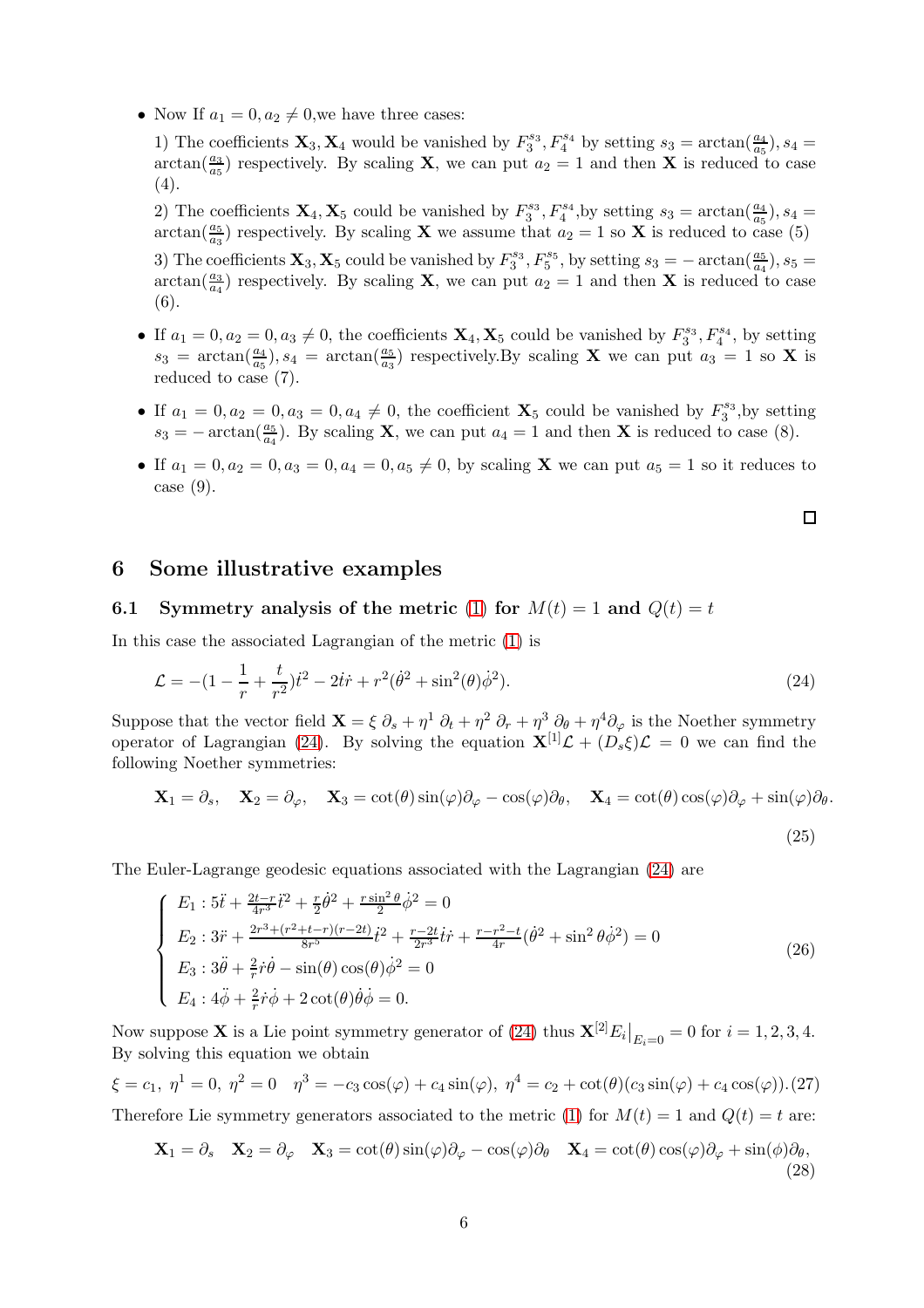| Table 1. commutator table (28) |                |                  |                  |                |  |  |  |  |
|--------------------------------|----------------|------------------|------------------|----------------|--|--|--|--|
|                                | $\mathbf{X}_1$ | $\mathbf{X}_2$   | $\mathbf{X}_3$   |                |  |  |  |  |
| $\mathbf{X}_1$                 |                |                  |                  |                |  |  |  |  |
| $\mathbf{X}_2$                 |                |                  | $\mathbf{X}_4$   | $-X_3$         |  |  |  |  |
| $\mathbf{X}_3$                 |                | - $\mathbf{X}_4$ |                  | $\mathbf{X}_2$ |  |  |  |  |
| $\mathbf{X}_{A}$               |                | $\mathbf{X}_3$   | - $\mathbf{X}_2$ |                |  |  |  |  |

and commutator table of these symmetry generators is given in following table:

The algebra  $\mathfrak{g} = \langle \mathbf{X}_1, \mathbf{X}_2, \cdots, \mathbf{X}_4 \rangle$  is non-solvable because  $\mathfrak{g} \supset \mathfrak{g}^{(1)} \neq 0$  where  $\mathfrak{g}^{(1)} = [\mathfrak{g}, \mathfrak{g}] =$  $\langle \mathbf{X}_2, \mathbf{X}_3, \mathbf{X}_4 \rangle$ . Also g is not semi-simple, because its Killing form

$$
k = \begin{bmatrix} 0 & 0 & 0 & 0 \\ 0 & -2 & 0 & 0 \\ 0 & 0 & -2 & 0 \\ 0 & 0 & 0 & -2 \end{bmatrix}
$$

is degenerate. g has a Levi-decomposition of the form  $\mathfrak{g} = \mathfrak{r} \oplus_{\mathfrak{h}} \mathfrak{h}$  where  $\mathfrak{r} = \langle \mathbf{X}_1 \rangle$  is the radical of  $\mathfrak g$  and  $\mathfrak h = \langle \mathbf{X}_2, \mathbf{X}_3, \mathbf{X}_4 \rangle$  is a semi-simple and non-solvable subalgebra of  $\mathfrak g$ .

## 6.2 Symmetry analysis of the metric [\(1\)](#page-0-0) for  $M(t) = t, Q(t) = t^2$

The Vaidya metric in special case,  $M(t) = t$ , is known as the Papapetrou model [\[5\]](#page-7-7). Therefore in this case we consider the Vaidya-Bonner metric [\(1\)](#page-0-0) for  $M(t) = t, Q(t) = t^2$ .

The Lie algebra of Noether symmetries associated to metric [\(1\)](#page-0-0) for  $M(t) = t, Q(t) = t^2$  is a 5-dimensional algebra spanned by the following vector fields:

$$
\mathbf{X}_1 = s \, \partial_s + \frac{t}{2} \, \partial_t + \frac{r}{2} \, \partial_r \quad \mathbf{X}_2 = \partial_s \quad \mathbf{X}_3 = \partial_\varphi \qquad \mathbf{X}_4 = \cot(\theta) \sin(\varphi) \partial_\varphi - \cos(\varphi) \partial_\theta \mathbf{X}_5 = \cot(\theta) \cos(\varphi) \partial_\varphi + \sin(\varphi) \partial_\theta.
$$

The Euler-Lagrange geodesic equations are

$$
\begin{cases}\nE_1: 3\ddot{t} + \left(\frac{2t^2 - rt}{4r^3}\right)\dot{t}^2 + \frac{r}{2}\dot{\theta}^2 + \frac{r\sin^2(\theta)}{2}\dot{\phi}^2 = 0 \\
E_2: 5\ddot{r} + \frac{2r^3(2t - r) + (r^2 - rt + t^2)(rt - 2t^2)}{8r^5}\dot{t}^2 + \frac{tr - 2t^2}{2r^3}\dot{r}\dot{t} + \frac{r^2 - rt + t^2}{4r}(\sin^2(\theta)\dot{\phi}^2 - \dot{\theta}^2) = 0 \\
E_3: 3\ddot{\theta} + \frac{1}{r}\dot{r}\dot{\theta} - \sin(\theta)\cos(\theta)\dot{\phi}^2 = 0 \\
E_4: 4\ddot{\phi} + \frac{2}{r}\dot{r}\dot{\phi} + 2\cot(\theta)\dot{\theta}\dot{\phi} = 0,\n\end{cases}
$$
\n(29)

by applying the symmetry criteria we have

$$
\xi = c_1 s + c_2 \quad \eta^1 = c_1 t, \quad \eta^2 = c_1 r, \quad \eta^3 = -c_4 \cos(\varphi) + c_5 \sin(\varphi) \eta^4 = c_3 + \cot(\theta)(c_4 \sin(\varphi) + c_5 \cos(\varphi)).
$$

Thus the Lie point symmetries are as follows:

<span id="page-6-0"></span>
$$
\mathbf{X}_1 = s \, \partial_s + t \, \partial_u + r \, \partial_r \quad \mathbf{X}_2 = \partial_s, \quad \mathbf{X}_3 = \partial_\varphi \quad \mathbf{X}_4 = \cot(\theta) \sin(\varphi) \partial_\varphi - \cos(\varphi) \partial_\theta \n\mathbf{X}_5 = \cot(\theta) \cos(\varphi) \partial_\varphi + \sin(\varphi) \partial_\theta.
$$
\n(30)

The commutator table of symmetry generators is given in following table: g is non-solvable because we have  $\mathfrak{g}^{(1)} = [\mathfrak{g}, \mathfrak{g}] = \langle \mathbf{X}_2, \mathbf{X}_3, \mathbf{X}_4, \mathbf{X}_5 \rangle$  ,  $\mathfrak{g}^{(2)} = [\mathfrak{g}^{(1)}, \mathfrak{g}^{(1)}] = \langle \mathbf{X}_3, \mathbf{X}_4, \mathbf{X}_5 \rangle$ ,  $\mathfrak{g}^{(3)} =$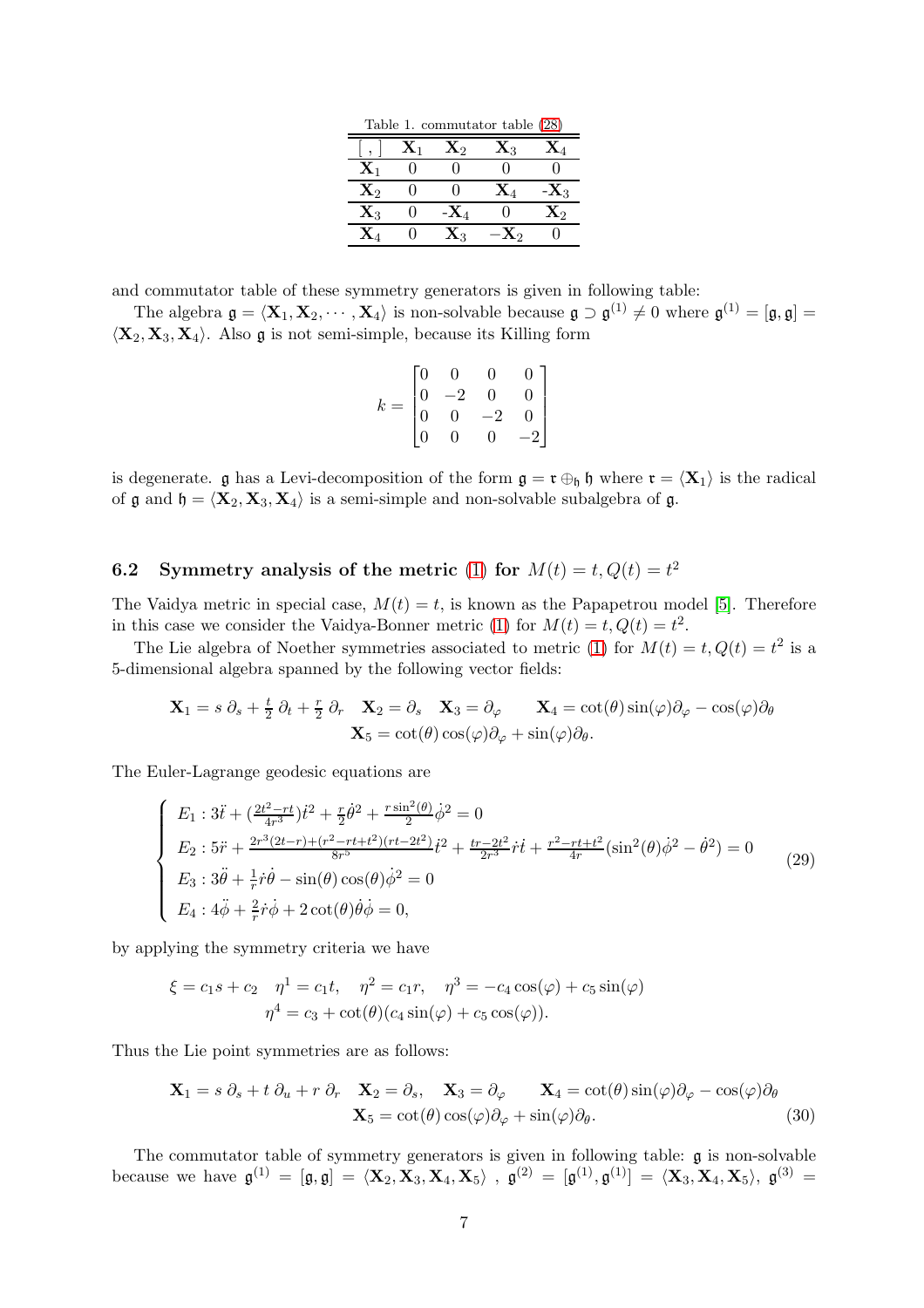| Table 2. commutator table (30) |                |                 |                |                |                 |  |  |
|--------------------------------|----------------|-----------------|----------------|----------------|-----------------|--|--|
|                                | $\mathbf{X}_1$ | $\mathbf{X}_2$  | $\mathbf{X}_3$ | $\mathbf{X}_4$ | $\mathbf{X}_5$  |  |  |
| $\mathbf{X}_1$                 |                | $-\mathbf{X}_2$ |                |                |                 |  |  |
| $\mathbf{X}_2$                 | $\mathbf{X}_2$ |                 |                |                |                 |  |  |
| $\mathbf{X}_3$                 |                |                 |                | $\mathbf{X}_5$ | $-\mathbf{X}_4$ |  |  |
| $\mathbf{X}_4$                 |                |                 | $-{\bf X}_5$   |                | Xз              |  |  |
| $\mathbf{X}_5$                 |                |                 | $\mathbf{X}_4$ | $-{\bf X}_3$   |                 |  |  |

 $[\mathfrak{g}^{(2)}, \mathfrak{g}^{(2)}] = \langle \mathbf{X}_3, \mathbf{X}_4, \mathbf{X}_5 \rangle$ , thus we have the following chain of ideals  $\mathfrak{g} \supset \mathfrak{g}^{(1)} \supset \mathfrak{g}^{(2)} \dots \neq 0$ which shows that  $\mathfrak g$  is non-salvable. Also  $\mathfrak g$  is not semi-simple, because its Killing form

|       |  | $\begin{bmatrix} 1 & 0 & 0 & 0 & 0 \\ 0 & 0 & 0 & 0 & 0 \\ 0 & 0 & -2 & 0 & 0 \\ 0 & 0 & 0 & -2 & 0 \\ 0 & 0 & 0 & 0 & -2 \end{bmatrix}$ | 0 <sub>1</sub> |
|-------|--|------------------------------------------------------------------------------------------------------------------------------------------|----------------|
|       |  |                                                                                                                                          | $0-1$          |
| $k =$ |  |                                                                                                                                          | $\vert$ 0      |
|       |  |                                                                                                                                          | $\vert$        |
|       |  |                                                                                                                                          |                |

is degenerate. g has a Levi decomposition of the form  $\mathfrak{g} = \mathfrak{r} \oplus_{\mathfrak{h}} \mathfrak{h}$  where  $\mathfrak{r} = \langle \mathbf{X}_1, \mathbf{X}_2 \rangle$  is the radical of  $\mathfrak g$  and  $\mathfrak h = \langle \mathbf{X}_3, \mathbf{X}_4, \mathbf{X}_5 \rangle$  is a semi-simple and non-solvable subalgebra of  $\mathfrak g$ .

## Acknowledgement

The second author (Rohollah Bakhshandeh-Chamazkoti) acknowledges the funding support of Babol Noshirvani University of Technology under Grant No. BNUT/391024/99.

## <span id="page-7-1"></span>References

- [1] R. Bakhshandeh-Chamazkoti, Symmetry analysis of the charged squashed Kaluza-Klein black hole metric, *Mathematical Methods in the Applied Sciences*, 39, 3163-3172, (2016).
- <span id="page-7-2"></span>[2] R. Bakhshandeh-Chamazkoti, Geometry of the curved traversable wormholes of  $(3 + 1)$ dimensional spacetime metric, *International Journal of Geometric Methods in Modern Physics*, 14(4) 1750048, (2017).
- <span id="page-7-4"></span>[3] H. Bokhari, A. H. Kara, A. R. Kashif, and F. Zaman, Noether Symmetries Versus Killing Vectors and Isometries of Spacetimes, *Int. J. Theor. Phys.* 45, 1063 (2006).
- <span id="page-7-5"></span>[4] H. Bokhari, and A. H. Kara, Noether versus Killing symmetry of conformally flat Friedmann metric, *General Relativity and Gravitation*, 39, 2053-2059, (2007).
- <span id="page-7-7"></span>[5] I. H. Dwivedit, and P. S. Joshi, On the Nature of Naked Singularities in Vaidya Spacetimes, *Class. Quant. Grav*. 6, 1599 (1989).
- <span id="page-7-3"></span>[6] N. H. Ibragimov, Elementary Lie group analysis and ordinary differential equations, *Chichester: Wiely*, 1999.
- <span id="page-7-0"></span>[7] D. N. Khan Marwat, A. H. Kara, and F. M. Mahomed, Symmetries, Conservation Laws and Multipliers via Partial Lagrangians and Noether's Theorem for Classically Non-Variational Problems, *Int. J. Theor. Phys*. 46, 3022–3029, (2007).
- <span id="page-7-6"></span>[8] Zhen-Feng Niu and Wen-Biao Liu, Hawking radiation and thermodynamics of a Vaidya-Bonner black hole, *Research in Astron. Astrophys*. 10(1) 33-38, (2010).